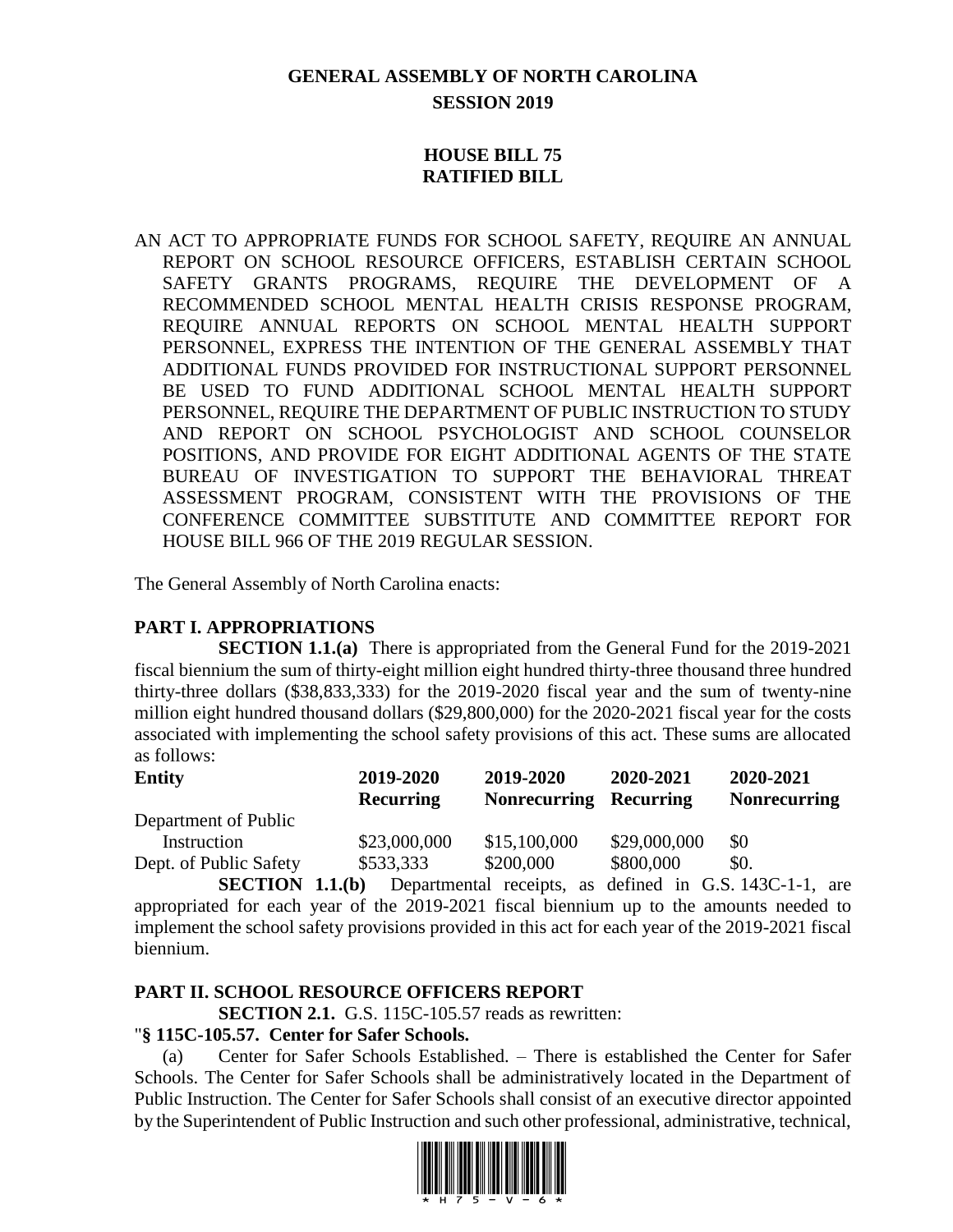and clerical personnel as may be necessary to assist the Center for Safer Schools in carrying out its powers and duties.

(b) Executive Director. – The Executive Director shall report to and serve at the pleasure of the Superintendent of Public Instruction at a salary established by the Superintendent within the funds appropriated for this purpose.

(c) Powers and Duties. – The Center for Safer Schools shall have all powers and duties provided in this Article.

(d) Agency Cooperation. – All State agencies and departments shall cooperate with the Center for Safer Schools in carrying out its powers and duties, as necessary, in accordance with this Article.

(e) Annual Census of School Resource Officers. – The Center for Safer Schools shall conduct an annual census of school resource officers located in each public school unit. The Center shall submit a report based on this census to the Joint Legislative Education Oversight Committee and the State Board of Education by March 1 of each year. At a minimum, the report shall include all of the following information:

- (1) The total number of school resource officers in the State and in each public school unit.
- (2) Data regarding school resources officers' education levels, years as sworn law enforcement officers, and years as school resource officers.
- (3) Training required of school resource officers and training actually completed by school resource officers, including training specific to the position of school resource officer and other advanced or additional training.
- (4) The funding source for all school resource officers.
- (5) The location of school resource officers, differentiated by grade levels and type of public school unit.
- (6) The percentage of school resource officers assigned to more than one school.
- (7) The law enforcement affiliation of school resource officers."

### **PART III. SCHOOL SAFETY GRANTS PROGRAMS**

**SECTION 3.1.(a)** Article 8C of Chapter 115C of the General Statutes is amended by adding a new section to read:

"**§ 115C-105.60. School resource officer grants.**

(a) Definition. – For purposes of this section, the term "qualifying public school unit" refers to a local school administrative unit, regional school, innovative school, laboratory school, or charter school.

(b) Program; Purpose. – The Superintendent of Public Instruction shall establish the School Resource Officer Grants Program (Program). To the extent funds are made available for the Program, its purpose shall be to improve safety in qualifying public school units by providing grants for school resource officers.

(c) Grant Applications. – A qualifying public school unit may submit an application to the Superintendent of Public Instruction for one or more grants pursuant to this section. The application shall include an assessment, to be performed in conjunction with a local law enforcement agency, of the need for improving school safety within the qualifying public school unit that would receive the funding. The application shall identify current and ongoing needs and estimated costs associated with those needs.

(d) Criteria and Guidelines. – By November 1, 2019, and August 1 of each year thereafter in which funds are made available for the Program, the Superintendent of Public Instruction shall develop criteria and guidelines for the administration and use of the grants pursuant to this section, including any documentation required to be submitted by applicants. In assessing grant applications, the Superintendent of Public Instruction shall consider at least all of the following factors: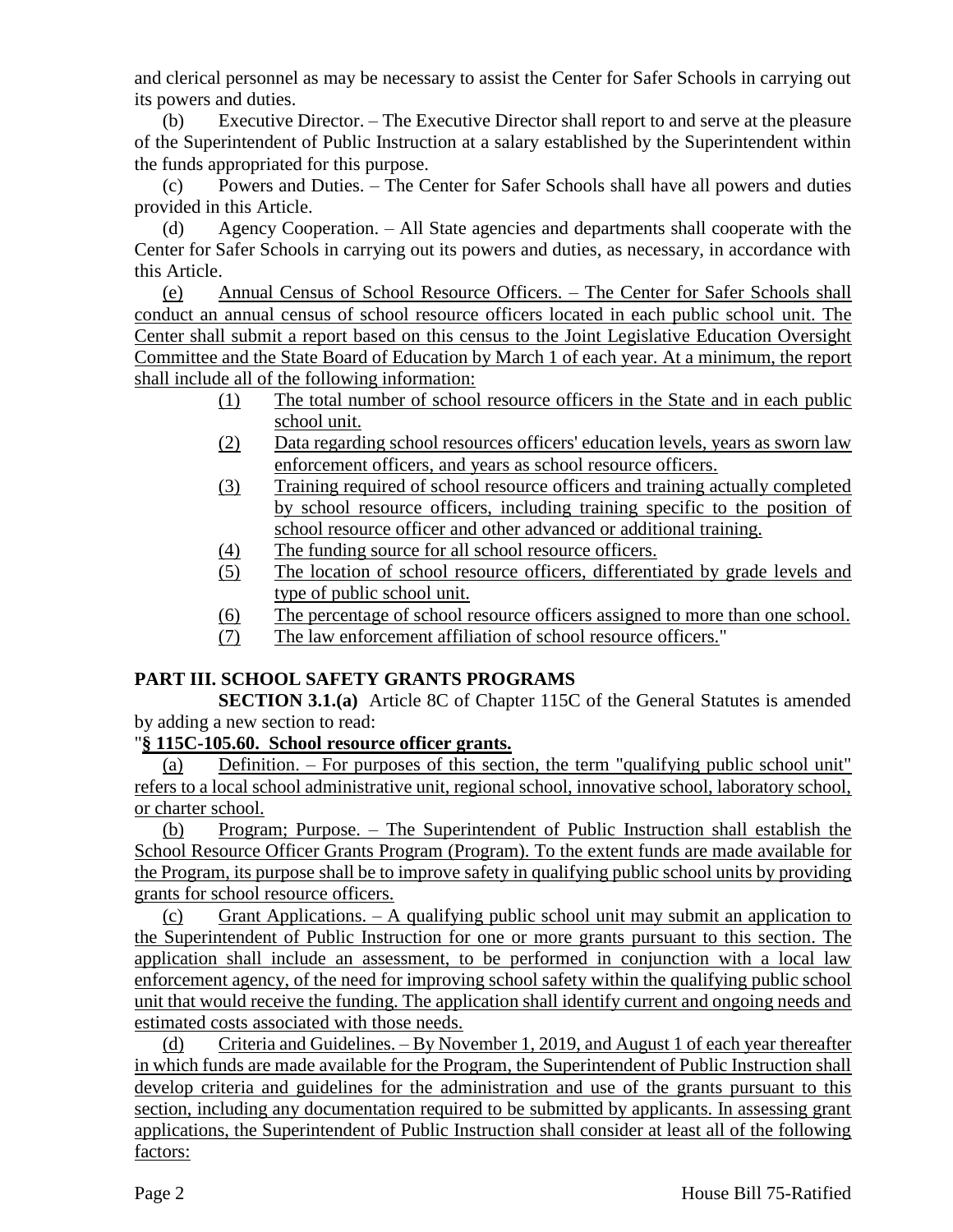- (1) The level of resources available to the qualifying public school unit that would receive the funding.
- (2) Whether the qualifying public school unit has received other grants for school safety.
- (3) The overall impact on student safety in the qualifying public school unit if the identified needs are funded.

(e) Award of Funds. – From funds made available for grants for school resource officers, the Superintendent of Public Instruction shall award grants to qualifying public school units for school resource officers in elementary and middle schools, as follows:

- (1) Grants shall be matched on the basis of two dollars (\$2.00) in State funds for every one dollar (\$1.00) in non-State funds.
- (2) Qualifying public school units may use these funds to employ school resource officers in elementary and middle schools, to train them, or both.
- (3) Training shall be provided, in partnership with the qualifying public school unit, by a community college, a local law enforcement agency, or the North Carolina Justice Academy. Any training shall include instruction on research into the social and cognitive development of elementary school and middle school children.

(f) Supplement Not Supplant. – Grants provided to qualifying public school units pursuant to the Program shall be used to supplement and not to supplant State or non-State funds already provided for these services.

(g) Report. – No later than April 1, 2020, and each year thereafter in which funds are made available for the Program, the Superintendent of Public Instruction shall report on the Program to the Joint Legislative Education Oversight Committee, the Joint Legislative Oversight Committee on Health and Human Services, the Joint Legislative Oversight Committee on Justice and Public Safety, the Joint Legislative Commission on Governmental Operations, and the Fiscal Research Division. The report shall include the identity of each entity that received a grant through the Program, the amount of funding provided to each entity that received a grant, the use of funds by each entity that received a grant, and recommendations for the implementation of additional effective school safety measures."

**SECTION 3.1.(b)** For the 2019-2020 fiscal year, the Department of Public Instruction shall administer the following school safety grants:

- (1) Definitions. For purposes of this subsection, the following definitions shall apply:
	- a. Community partner. A public or private entity, including, but not limited to, a nonprofit corporation or a local management entity/managed care organization (LME/MCO), that partners with a qualifying public school unit to provide services or pay for the provision of services for the unit.
	- b. Qualifying public school unit. A local school administrative unit, regional school, innovative school, laboratory school, or charter school.
- (2) Program; purpose. The Superintendent of Public Instruction shall establish the 2019 School Safety Grants Program (Program). The purpose of the Program shall be to improve safety in qualifying public school units by providing grants for (i) services for students in crisis, (ii) school safety training, and (iii) safety equipment in schools.
- (3) Grant applications. A qualifying public school unit may submit an application to the Superintendent of Public Instruction for one or more grants pursuant to this section. The application shall include an assessment, to be performed in conjunction with a local law enforcement agency, of the need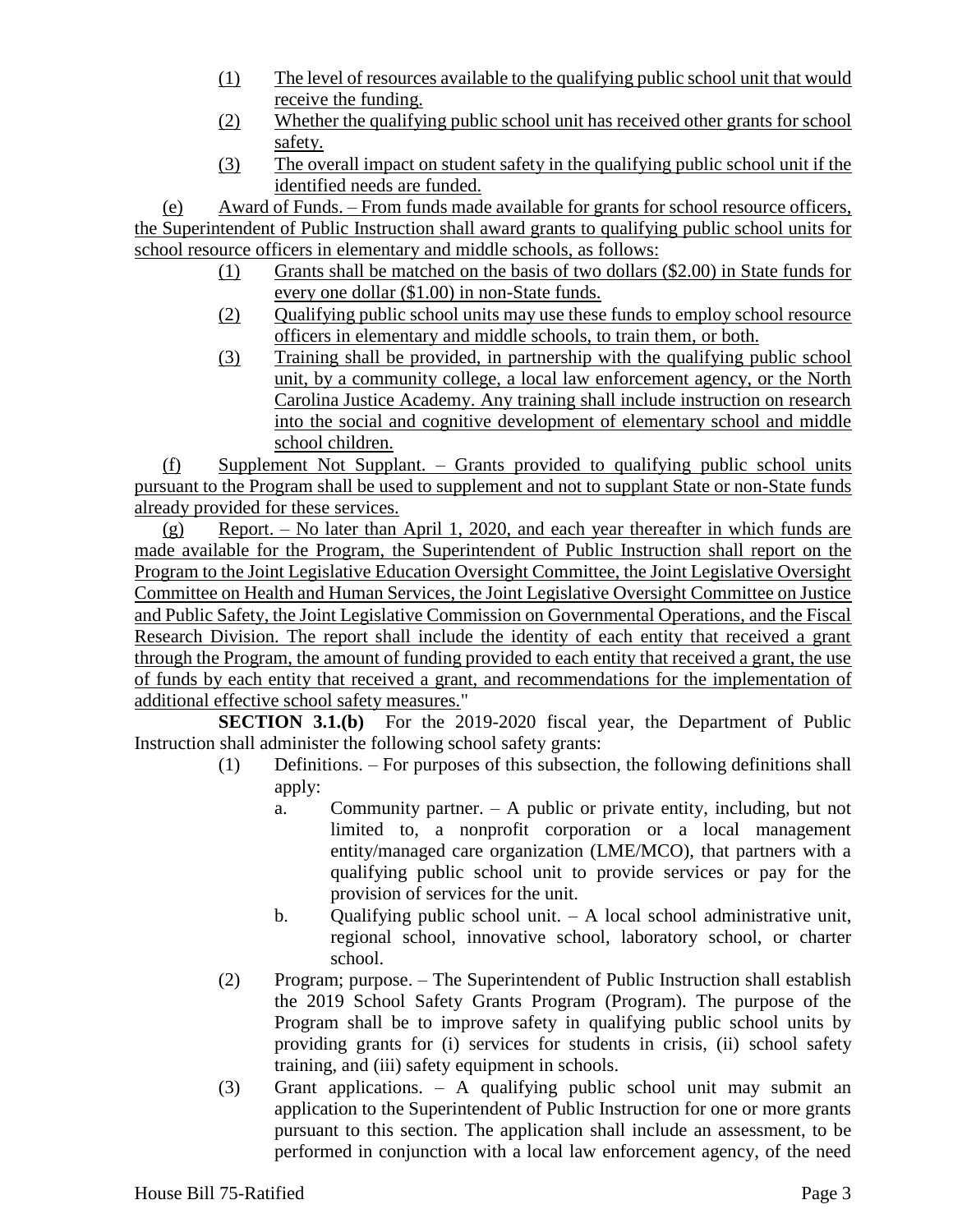for improving school safety within the qualifying public school unit that would receive the funding or services. The application shall identify current and ongoing needs and estimated costs associated with those needs.

- (4) Criteria and guidelines. By November 1, 2019, the Superintendent of Public Instruction shall develop criteria and guidelines for the administration and use of the grants pursuant to this subsection, including any documentation required to be submitted by applicants. In assessing grant applications, the Superintendent of Public Instruction shall consider at least all of the following factors:
	- a. The level of resources available to the qualifying public school unit that would receive the funding.
	- b. Whether the qualifying public school unit has received other grants for school safety.
	- c. The overall impact on student safety in the qualifying public school unit if the identified needs are funded.
- (5) Grants for students in crisis. Of the funds appropriated to the Department of Public Instruction by this act for students in crisis, the Superintendent of Public Instruction, in consultation with the Department of Health and Human Services, shall award grants to qualifying public school units to contract with community partners to provide or pay for the provision of any of the following crisis services:
	- a. Crisis respite services for parents or guardians of an individual student to prevent more intensive or costly levels of care.
	- b. Training and expanded services for therapeutic foster care families and licensed child placement agencies that provide services to students who (i) need support to manage their health, welfare, and safety and (ii) have any of the following:
		- 1. Cognitive or behavioral problems.
		- 2. Developmental delays.
		- 3. Aggressive behavior.
	- c. Evidence-based therapy services aligned with targeted training for students and their parents or guardians, including any of the following:
		- 1. Parent-child interaction therapy.
		- 2. Trauma-focused cognitive behavioral therapy.
		- 3. Dialectical behavior therapy.
		- 4. Child-parent psychotherapy.
	- d. Any other crisis service, including peer-to-peer mentoring, that is likely to increase school safety. Of the funds allocated to the Superintendent for grants pursuant to this subdivision, the Superintendent shall not use more than ten percent (10%) for the services identified in this sub-subdivision.
- (6) Grants for training to increase school safety. Of the funds appropriated to the Department of Public Instruction by this act for training to increase school safety, the Superintendent of Public Instruction, in consultation with the Department of Health and Human Services, shall award grants to qualifying public school units to contract with community partners to address school safety by providing training to help students develop healthy responses to trauma and stress. The training shall be targeted and evidence-based and shall include any of the following services:
	- a. Counseling on Access to Lethal Means (CALM) training for school mental health support personnel, local first responders, and teachers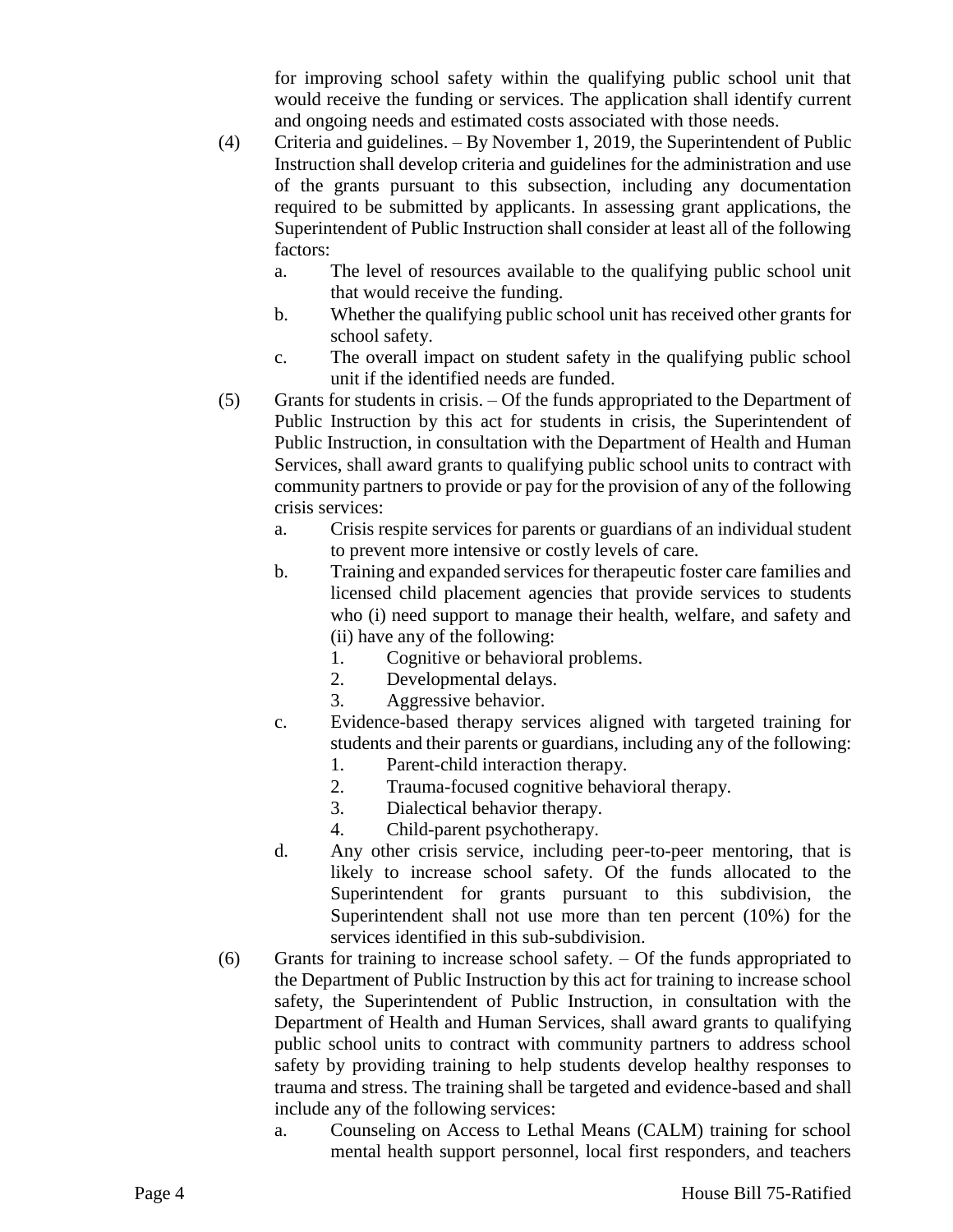on the topics of suicide prevention and reducing access by students to lethal means.

- b. Training for school mental health support personnel on comprehensive and evidence-based clinical treatments for students and their parents or guardians, including any of the following:
	- 1. Parent-child interaction therapy.
	- 2. Trauma-focused cognitive behavioral therapy.
	- 3. Behavioral therapy.
	- 4. Dialectical behavior therapy.
	- 5. Child-parent psychotherapy.
- c. Training for students and school employees on community resilience models to improve understanding and responses to trauma and significant stress.
- d. Training for school mental health support personnel on Modular Approach to Therapy for Children with Anxiety, Depression, Trauma, or Conduct problems (MATCH-ADTC), including any of the following components:
	- 1. Trauma-focused cognitive behavioral therapy.
	- 2. Parent and student coping skills.
	- 3. Problem solving.
	- 4. Safety planning.
- e. Any other training, including the training on the facilitation of peer-to-peer mentoring, that is likely to increase school safety. Of the funds allocated to the Superintendent for grants pursuant to this subdivision, the Superintendent shall not use more than ten percent (10%) for the services identified in this sub-subdivision.
- (7) Grants for safety equipment. Of the funds appropriated to the Department of Public Instruction by this section for grants for school safety equipment, the Superintendent of Public Instruction shall award grants to qualifying public school units for (i) the purchase of safety equipment for school buildings and (ii) training associated with the use of safety equipment purchased pursuant to this subsection. Notwithstanding G.S. 115C-218.105(b), charter schools may receive grants for school safety equipment pursuant to this subsection.
- (8) Supplement not supplant. Grants provided to qualifying public school units or community partners pursuant to the Program shall be used to supplement and not to supplant State or non-State funds already provided for these services.
- (9) Administrative costs. Of the funds appropriated to the Department of Public Instruction by this act for the grants provided in this subsection, the Superintendent of Public Instruction may retain a total of up to one hundred thousand dollars (\$100,000) for administrative costs associated with the Program.
- (10) Report. No later than April 1, 2020, the Superintendent of Public Instruction shall report on the program to the Joint Legislative Education Oversight Committee, the Joint Legislative Oversight Committee on Health and Human Services, the Joint Legislative Oversight Committee on Justice and Public Safety, the Joint Legislative Commission on Governmental Operations, and the Fiscal Research Division. The report shall include the identity of each entity that received a grant through the Program, the amount of funding provided to each entity that received a grant, the use of funds by each entity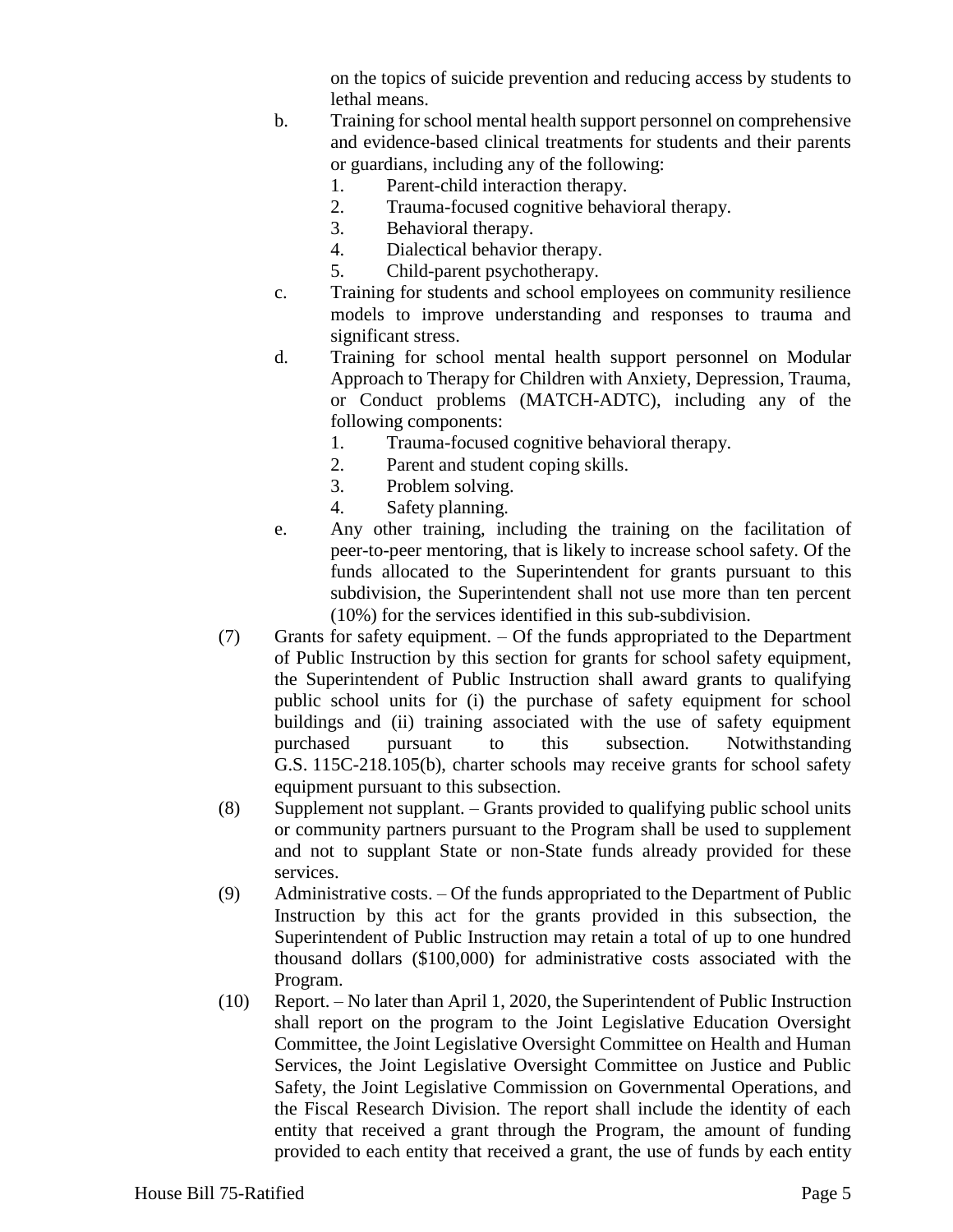that received a grant, and recommendations for the implementation of additional effective school safety measures.

**SECTION 3.1.(c)** Section 7.27 of S.L. 2018-5 is repealed.

**SECTION 3.1.(d)** Of the funds appropriated to the Department of Public Instruction by this act, the following amounts shall be allocated for the following purposes in accordance with this section:

- (1) School safety equipment grants. The sum of six million one hundred thousand dollars (\$6,100,000) in nonrecurring funds for the 2019-2020 fiscal year for the purchase of safety equipment for school buildings and related training.
- (2) School safety training grants. The sum of four million five hundred thousand dollars (\$4,500,000) in nonrecurring funds for the 2019-2020 fiscal year to allow qualifying public school units to contract with community partners that provide training to help students develop healthy responses to trauma and stress.
- (3) Students in crisis grants. The sum of four million five hundred thousand dollars (\$4,500,000) in nonrecurring funds for the 2019-2020 fiscal year to allow qualifying public school units to contract with community partners that provide evidence-based crisis services to students.
- (4) School resource officer grants. The sum of three million dollars (\$3,000,000) in recurring funds for the 2019-2020 fiscal year and the sum of six million dollars (\$6,000,000) in recurring funds for the 2020-2021 fiscal year for the employment and training of school resource officers.

## **PART IV. SCHOOL MENTAL HEALTH CRISIS RESPONSE PROGRAM**

**SECTION 4.1.(a)** For purposes of this section, the following definitions shall apply:

- (1) Participating unit. A local school administrative unit that elects to transfer school mental health personnel to a requesting unit for a temporary period of time.
- (2) Requesting unit. A local school administrative unit requesting additional school mental health support personnel for a temporary period of time.
- (3) School mental health support personnel. School nurses, school counselors, school psychologists, and school social workers.

**SECTION 4.1.(b)** The Department of Public Instruction and the Center for Safer Schools, in consultation with the Department of Health and Human Services and the Department of Public Safety, Division of Emergency Management, shall develop a recommended program for facilitating the temporary transfer of school mental health support personnel from a participating unit to a requesting unit during or after a crisis. No later than March 15, 2020, the Department shall submit a report on the recommended program to the Joint Legislative Education Oversight Committee and the Joint Legislative Oversight Committee on Health and Human Services. The report shall outline the recommended program and include, at a minimum, the following information:

- (1) A suggested protocol for receiving and relaying requests for additional, temporary school mental health support personnel.
- (2) Anticipated costs associated with the temporary transfer of school mental health support personnel during or after a crisis.
- (3) Descriptions of and data from any similar programs existing in other states.
- (4) Additional recommendations for improving the ability of local school administrative units to share school mental health support personnel, when necessary, and appropriate reporting metrics related to the recommended program.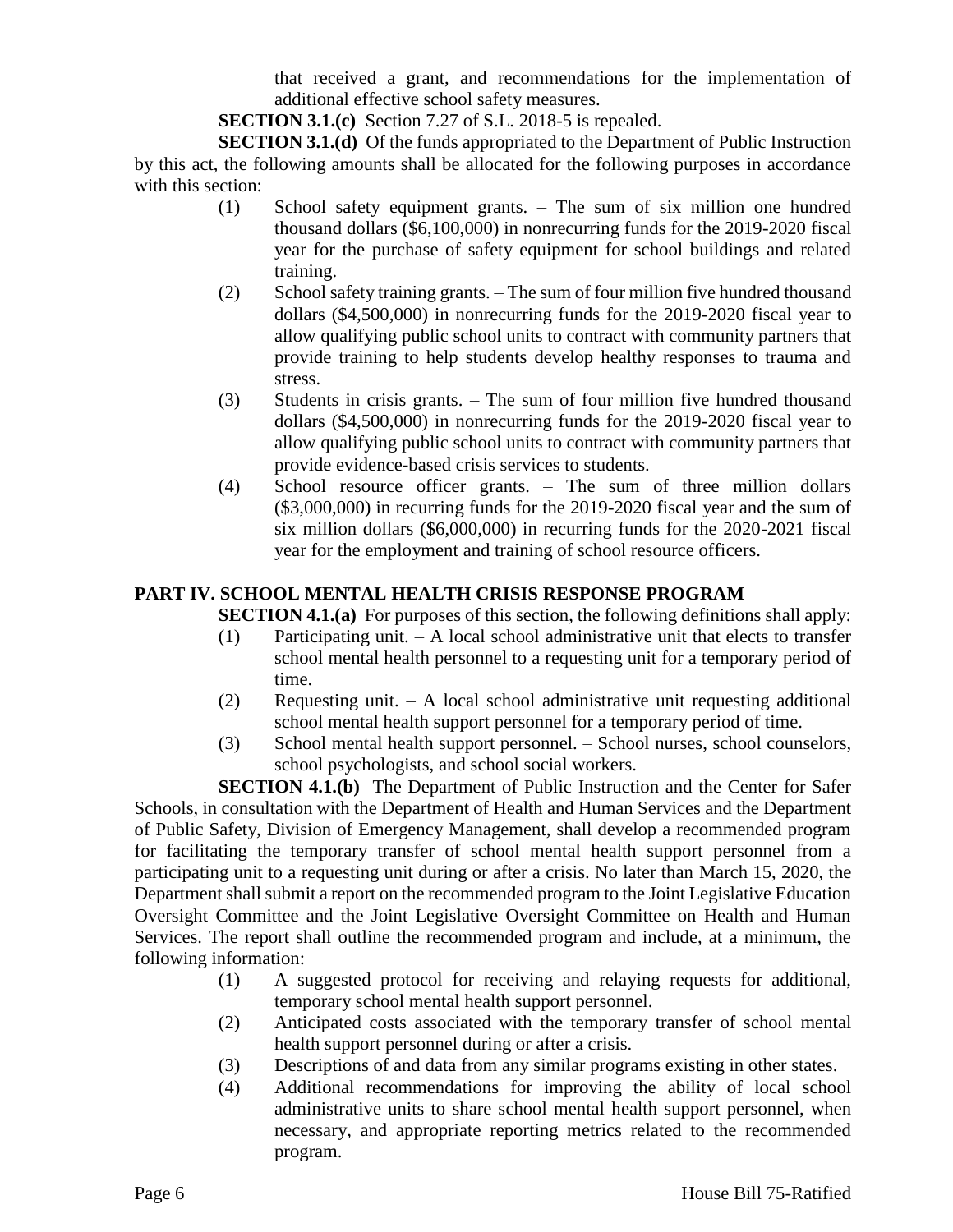### **PART V. SCHOOL MENTAL HEALTH SUPPORT PERSONNEL REPORTS AND FUNDS**

**SECTION 5.1.(a)** Article 21 of Chapter 115C of the General Statutes is amended by adding a new section to read:

#### "**§ 115C-316.2. School mental health support personnel reports.**

(a) Definition. – For purposes of this section, the term "school mental health support personnel" refers to school psychologists, school counselors, school nurses, and school social workers.

(b) Local Report. – No later than February 15 of each year, the superintendent of each local school administrative unit shall report the following information to the local board of education of the unit:

- (1) The total number of each category of school mental health support personnel employed in the unit.
- (2) The difference from the previous school year in the total number of each category of school mental health personnel employed in the unit.

(c) State Report. – No later than March 15 of each year, the Superintendent of Public Instruction shall report to the Joint Legislative Education Oversight Committee and the Fiscal Research Division the difference from the previous school year in the total number of each category of school mental health support personnel that are funded exclusively from the instructional support allotment in each local school administrative unit."

**SECTION 5.1.(b)** Of the funds appropriated to the Department of Public Instruction by this act, the sum of twenty million dollars (\$20,000,000) in recurring funds for the 2019-2020 fiscal year and the sum of twenty-three million dollars (\$23,000,000) in recurring funds for the 2020-2021 fiscal year shall be allocated to the Instructional Support Allotment. For the 2019-2021 fiscal biennium, it is the intent of the General Assembly that any additional funds provided to the instructional support allotment shall be used to improve student mental health by increasing the number of school mental health support personnel, as defined in G.S. 115C-316.2(a), in each local school administrative unit.

## **PART VI. SCHOOL PSYCHOLOGIST AND SCHOOL COUNSELOR POSITION STUDY**

**SECTION 6.1.(a)** The Department of Public Instruction shall study and report on school psychologist and school counselor positions. The study and report shall include a review of at least the following information:

- (1) The number of school psychologist and school counselor positions in the State and in each local school administrative unit.
- (2) The allocation of school psychologists and school counselors in each local school administrative unit among schools within those units.
- (3) The methodology each local school administrative unit uses to determine the allocation of school psychologists and school counselors within the unit.
- (4) The density of school psychologists and school counselors in each geographic region of the State.
- (5) The number, percentage, and average salary of school psychologist and school counselor positions funded with State dollars and funded with non-State dollars.
- (6) The extent to which local school administrative units provide school psychologists and school counselors with local salary supplements and the amounts of those salary supplements.
- (7) Job descriptions posted for school psychologist and school counselor positions as compared to actual duties of school counselors.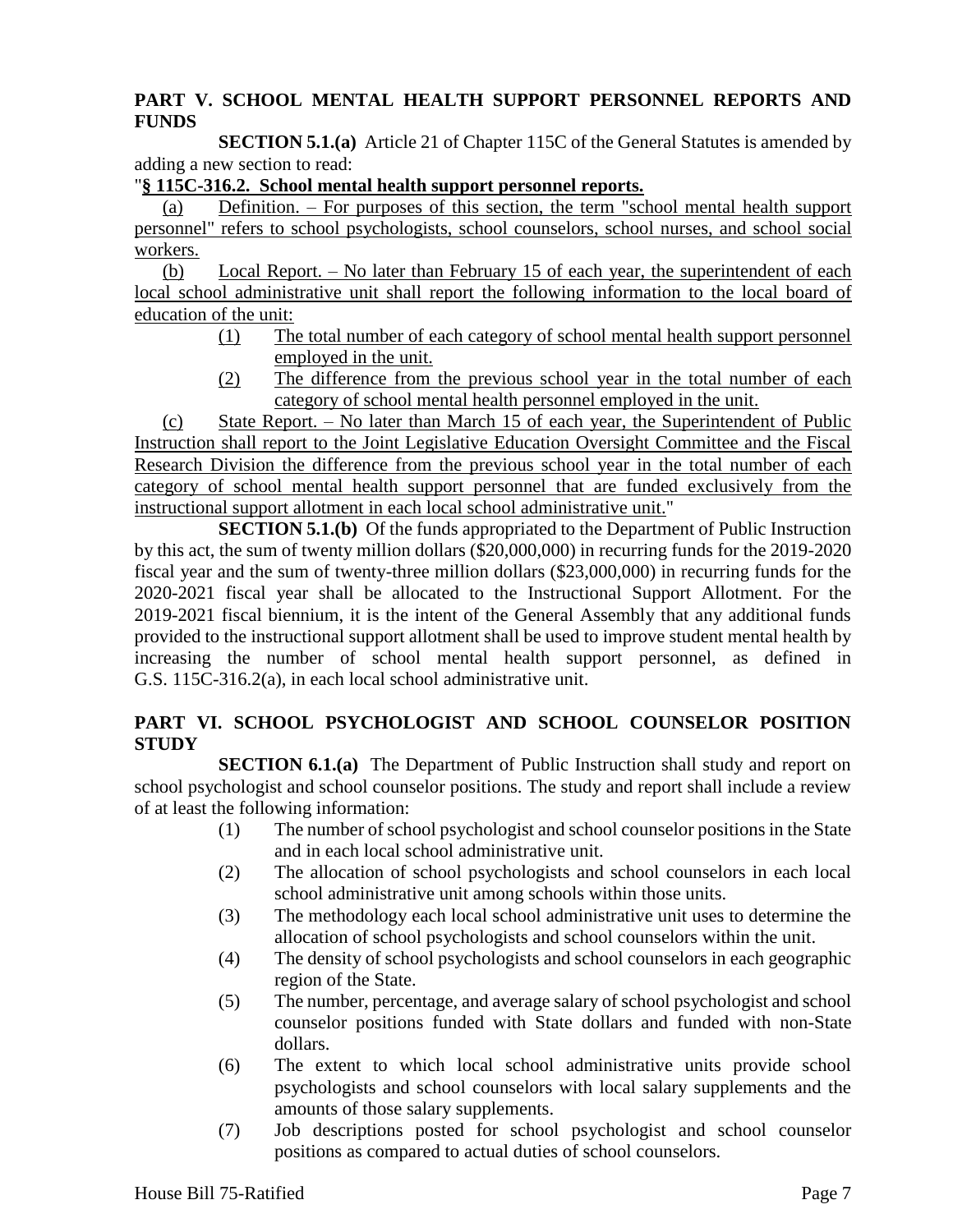**SECTION 6.1.(b)** As part of its study, the Department shall promulgate a survey to local school administrative units no later than November 1, 2019, on any topics identified in subsection (a) of this section that can be answered by a local school administrative unit. Local school administrative units shall respond to the survey by January 31, 2020. The Department shall consolidate the information reported by the local school administrative units, provide context and analysis, as necessary, and report the results of its study to the Joint Legislative Education Oversight Committee and the Fiscal Research Division no later than April 1, 2020.

### **PART VII. STATE BUREAU OF INVESTIGATION BEHAVIORAL THREAT ASSESSMENT POSITIONS**

**SECTION 7.1.** Funds appropriated to the Department of Public Safety by this act shall be used to fund eight full-time equivalent positions for sworn agents at the State Bureau of Investigation. These agents shall support the Behavioral Threat Assessment (BETA) program and work to identify potential threats to schools and houses of worship. These positions become effective January 1, 2020.

## **PART VIII. MISCELLANEOUS**

**SECTION 8.1.(a)** Notwithstanding any other provision of law, if House Bill 966, 2019 Regular Session, becomes law, then the following sections of that act are repealed:

- (1) Section 7.13(b).
- (2) Section 7.36.
- (3) Section 7.47.
- (4) Section 7.50.
- (5) Section 7B.11.

**SECTION 8.1.(b)** If any provision of this act and G.S. 143C-5-4 are in conflict, the provisions of this act shall prevail. The appropriations and the authorizations to allocate and spend funds which are set out in this act shall remain in effect until the Current Operations Appropriations Act for the applicable fiscal year becomes law, at which time that act shall become effective and shall govern appropriations and expenditures. When the Current Operations Appropriations Act for that fiscal year becomes law, the Director of the Budget shall adjust allotments to give effect to that act from July 1 of the fiscal year.